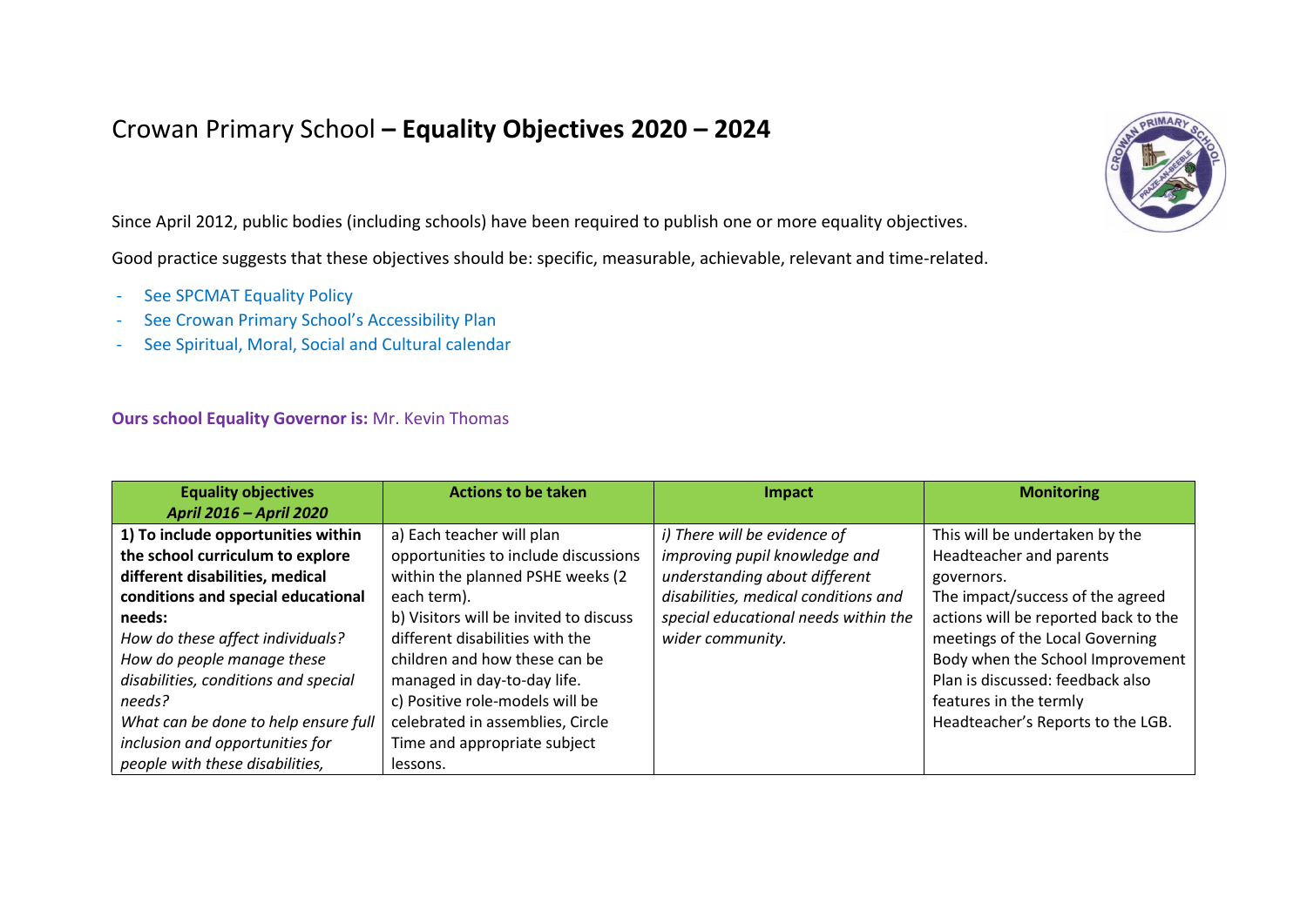| medical conditions and special<br>needs?<br>Protected groups to benefit:<br>Disability<br>$\circ$                                                                                                                                                                                                                                                                                                                 |                                                                                                                                                                                                                                                                                                                                                                                                                                                                                                                                |                                                                                                                                                                                                                                                                                                                                                                                                                                                                                                                                                                                                     |  |
|-------------------------------------------------------------------------------------------------------------------------------------------------------------------------------------------------------------------------------------------------------------------------------------------------------------------------------------------------------------------------------------------------------------------|--------------------------------------------------------------------------------------------------------------------------------------------------------------------------------------------------------------------------------------------------------------------------------------------------------------------------------------------------------------------------------------------------------------------------------------------------------------------------------------------------------------------------------|-----------------------------------------------------------------------------------------------------------------------------------------------------------------------------------------------------------------------------------------------------------------------------------------------------------------------------------------------------------------------------------------------------------------------------------------------------------------------------------------------------------------------------------------------------------------------------------------------------|--|
| 2) To further foster links and inter-<br>generational opportunities for the<br>children to learn from the older<br>residents of the local community.<br>To develop children's knowledge,<br>understanding of and experience of<br>fundamental British values.<br>Protected groups to benefit:<br>Age<br>$\circ$<br>Disability<br>$\circ$<br>Gender<br>$\circ$<br>Race<br>$\circ$<br>Religion or belief<br>$\circ$ | a) Links with 'Storyline' in Year 5 &<br>Year 6 will be explored to develop<br>the children's knowledge and<br>appreciation of change over time,<br>and to build relationships between<br>the generations.<br>b) The school will actively promote<br>the opportunity for the older village<br>residents to volunteer their time in<br>the school and to contribute to<br>different topics/lessons.<br>c) Knowledge of fundamental British<br>values will be explored during the<br>dedicated PSHE weeks in all year<br>groups. | i) There will be evidence of children<br>and the older residents of the local<br>community working together to<br>share stories, memories, thoughts<br>and ideas.<br>ii) Children will be able to talk about<br>how society, rules, rights and<br>responsibilities, views and<br>perceptions of different issues, have<br>all changed over time.<br>iii) The children will have an<br>increased knowledge of<br>fundamental British values and will<br>be able discuss these within the<br>context of the school community,<br>e.g. having experience of polling and<br>democratic decision making. |  |
| 3) To include within the PSHE<br>curriculum opportunities for the<br>children to explore different family<br>arrangements across a greater<br>range of cultures represented<br>within modern day Britain.<br>Protected groups to benefit:<br>o Age                                                                                                                                                                | a) The PSHE lessons will have<br>planned opportunities for discussion<br>of different families and cultures.<br>b) Each teacher will use classroom<br>displays, books etc to present a<br>range of different family<br>arrangements and to celebrate<br>different cultures and diversity.                                                                                                                                                                                                                                      | I) There will be evidence of<br>improving pupil knowledge of<br>different family arrangements (e.g.<br>single parent families; same sex<br>parenting; extended family living<br>arrangements; service families)<br>and traditional cultural differences<br>between peoples living in modern<br>day Britain.                                                                                                                                                                                                                                                                                         |  |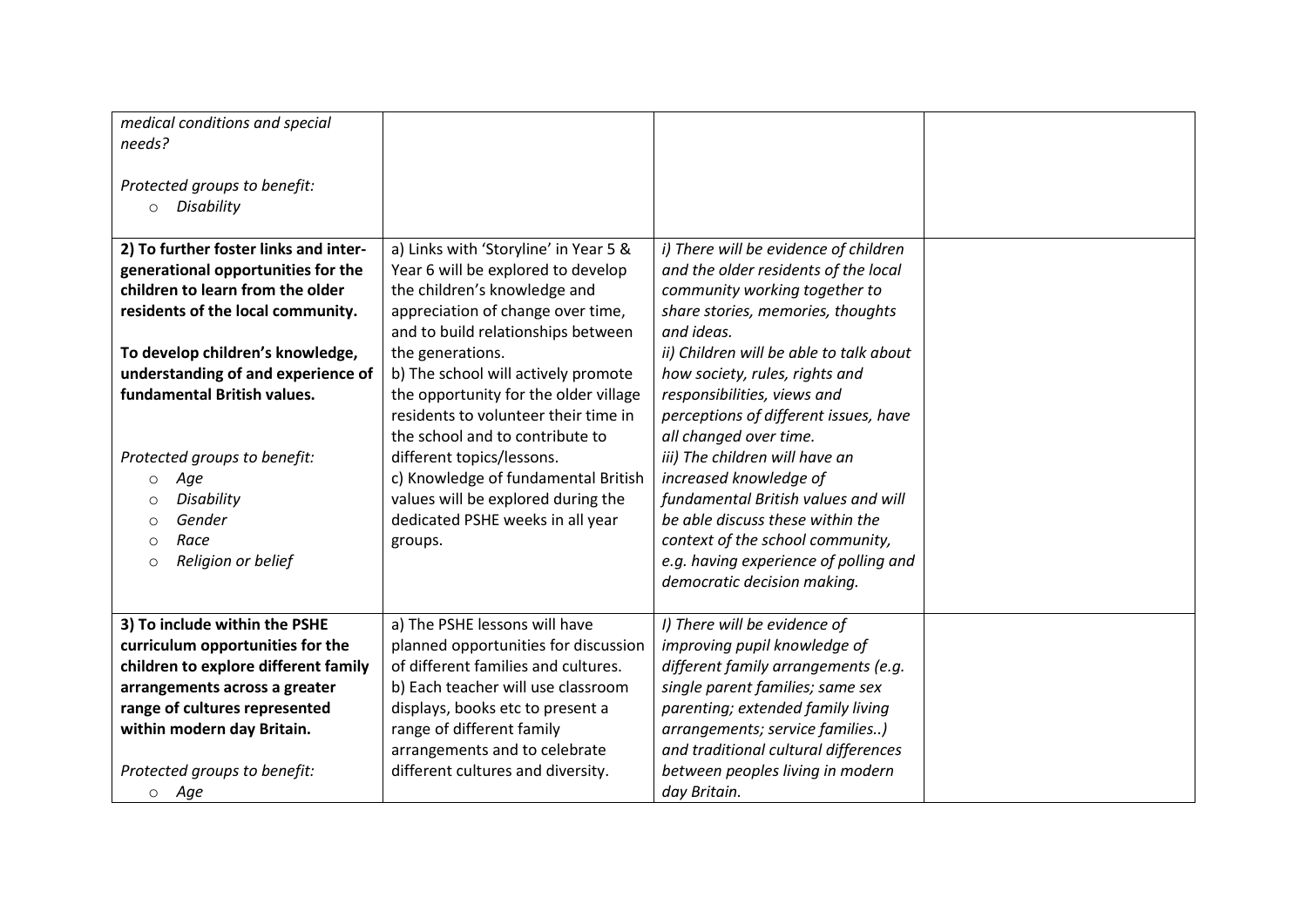|   | Disability          | ii) Children from all different family |  |
|---|---------------------|----------------------------------------|--|
|   | Gender              | arrangements and different cultures    |  |
|   | Race                | will feel included, supported and      |  |
| O | Religion or belief  | valued.                                |  |
|   | Sexual orientation  |                                        |  |
|   | Gender reassignment |                                        |  |
|   |                     |                                        |  |

|            | <b>Equality objectives</b>          | <b>Actions to be taken</b>            | Impact                                 | <b>Monitoring</b>                      |
|------------|-------------------------------------|---------------------------------------|----------------------------------------|----------------------------------------|
|            | April 2020 - April 2024             |                                       |                                        |                                        |
|            | 1) To promote spiritual, moral,     | a) All staff will be reminded of our  | i) Children are able to talk           | The Curriculum Leader for PSHE, the    |
|            | social and cultural development     | responsibility with regards to the    | confidently about the differences      | Headteacher and the nominated          |
|            | through all appropriate curricular  | Equality Act.                         | between various religions, cultures    | equality governor will monitor the     |
|            | opportunities, with particular      | b) Policies and procedures will be    | and groups of people within British    | impact of the agreed actions,          |
|            | reference to issues of equality and | reviewed to ensure that they          | society and the wider-world.           | formally reporting to the Local        |
| diversity. |                                     | promote equality of opportunity.      | ii) Children celebrate diversity and   | Governing Body at least once each      |
|            |                                     | c) The school curriculum will be      | show tolerance of those who have       | vear.                                  |
|            | Protected groups to benefit:        | reviewed to ensure that it            | different beliefs, views and practices | *Feedback will be taken from the       |
| $\circ$    | Disability                          | adequately provides for               | to their own.                          | <b>School Council and Parent Forum</b> |
| $\circ$    | Gender                              | opportunities to promote              | iii) The staff will encourage open     | meetings.                              |
| $\circ$    | Race                                | understanding and tolerance of all    | discussion about issues of equality    |                                        |
| $\circ$    | Religion or belief                  | groups.                               | and diversity where opinions can be    | The nominated governor for pupil       |
|            | Sexual orientation                  | d) A calendar of events, visits and   | shared, debated and challenged as      | welfare and wellbeing will monitor     |
|            | Gender reassignment                 | visitors will be planned to recognise | appropriate.                           | the children's confidence and self-    |
|            |                                     | and celebrate different faiths and    |                                        | esteem through pupil conferencing      |
|            |                                     | cultures.                             |                                        | opportunities.                         |
|            |                                     | e) The school will introduce the new  |                                        |                                        |
|            |                                     | CIOS-Brook PSHE curriculum to         |                                        |                                        |
|            |                                     | supplement the existing schemes.      |                                        |                                        |
|            |                                     |                                       |                                        |                                        |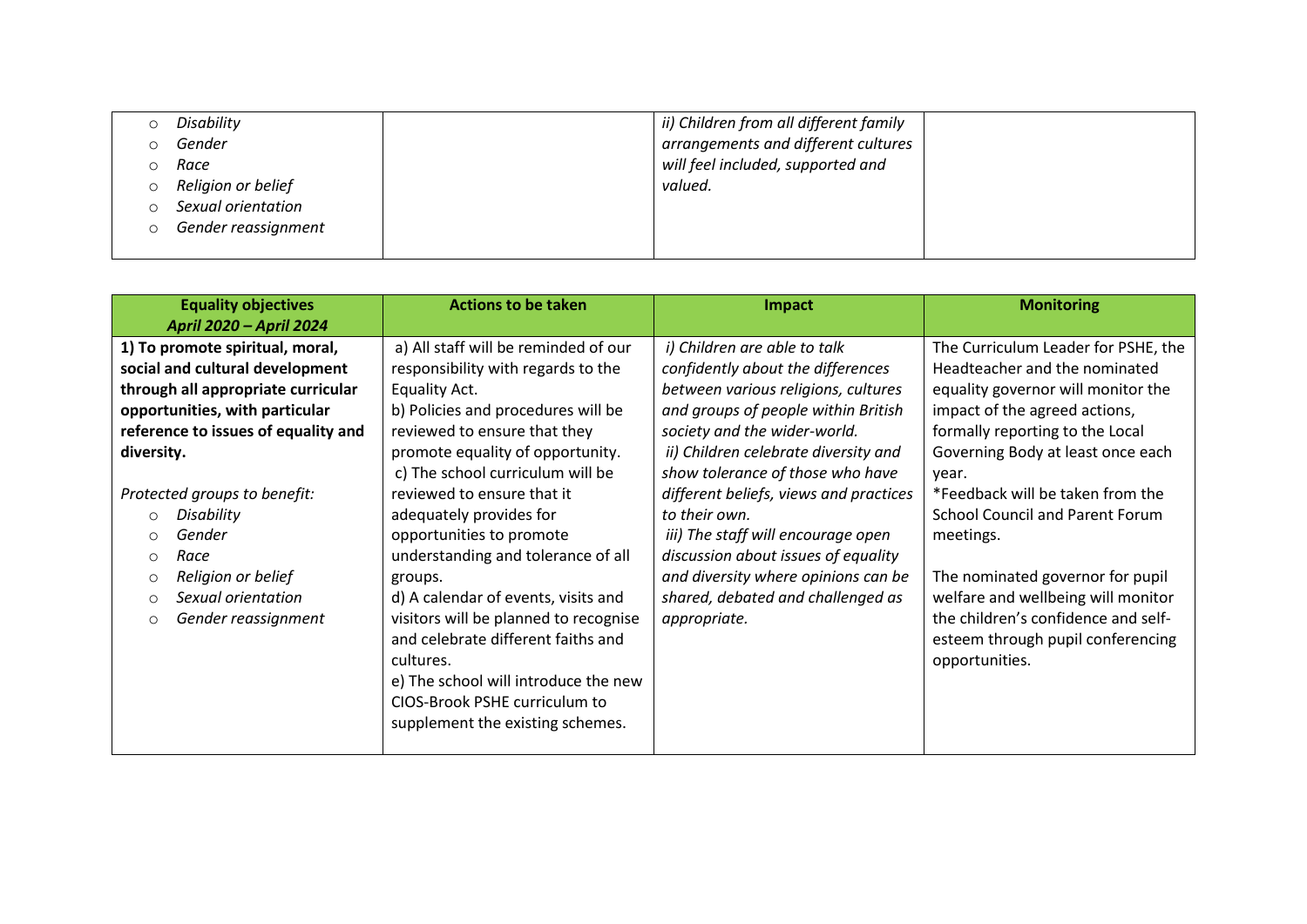| 2) To actively narrow the gap in | a) The progress and attainment of     | i) The girls will achieve at least as | The Curriculum Leader for PSHE, the |
|----------------------------------|---------------------------------------|---------------------------------------|-------------------------------------|
| attainment between girl and boy  | girls and boys in mathematics will    | well as the national average in       | Headteacher and the nominated       |
| pupils in all year groups in     | be routinely tracked.                 | terms of progress and attainment.     | equality governor will monitor the  |
| mathematics.                     | b) Early interventions will be        | ii) The gap between the attainment    | impact of the agreed actions,       |
|                                  | introduced to address identified      | and progress of girls and boys will   | formally reporting to the Local     |
| Protected groups to benefit:     | barriers to learning.                 | reduce year-on-year.                  | Governing Body at least once each   |
| Disability                       | c) Staff training/CPD opportunities   | iii) The classroom environment will   | vear.                               |
| Gender                           | will be used to introduce strategies  | promote the engagement of girls by    |                                     |
| Race<br>$\Omega$                 | to help raise the aspirations and     | identifying and celebrating the       |                                     |
|                                  | expectations of the girls through the | achievement of successful women       |                                     |
|                                  | use of the learning environment and   | mathematicians, scientists, poets,    |                                     |
|                                  | methods/resources used.               | adventurers etc.                      |                                     |
|                                  |                                       |                                       |                                     |

## **End of key stage 2 outcomes:**

- The 2019 KS2 average progress score in maths for the boys was **-0.19** (based on 11 boys who took the SATs). This compares to -1.24 based on 4 boys in 2018 and -7.05 in 2017.
- The 2019 KS2 average progress score in maths for the girls was **-2.94** (based on 4 girls). This compares to -2.59 based on 7 girls in 2018 and -3.82 in 2017.
- The average Scaled Score for the boys in 2019 was 105.8 compared to 102.3 in 2018 and 101.4 in 2017.
- The average Scaled Score for the girls in 2019 was 102.5 compared to 102.6 in 2018 and 104.6 in 2017.
- The gender gap in attainment 2019 was 3.3 compared to 0.3 in 2018 and 3.2 in 2017 (in favour of the boys).
- The progress gap in 2019 was 2.8 in favour of the boys compared to 1.3 in 2018 with the girls making greater progress than the boys in 2017  $(+3.2)$ .

## **End of key stage 1 outcomes:**

- In 2019, 75% of the girls (9/12 girls) in the cohort attained EXS+ at the end of KS1 in Maths compared to 33% (1/3 girls) in 2018 and 62% (8/13 girls) in 2017. This equates to a three year rolling average for the girls of 57% at EXS+.
- In 2019, 50% of the boys (2/4 boys) in the cohort attained EXS+ at the end of KS1 in Maths compared to 90% (9/10 boys) in 2018 and 100% (7/7 boys) in 2017. This equates to a three year rolling average of 80% at EXS+.